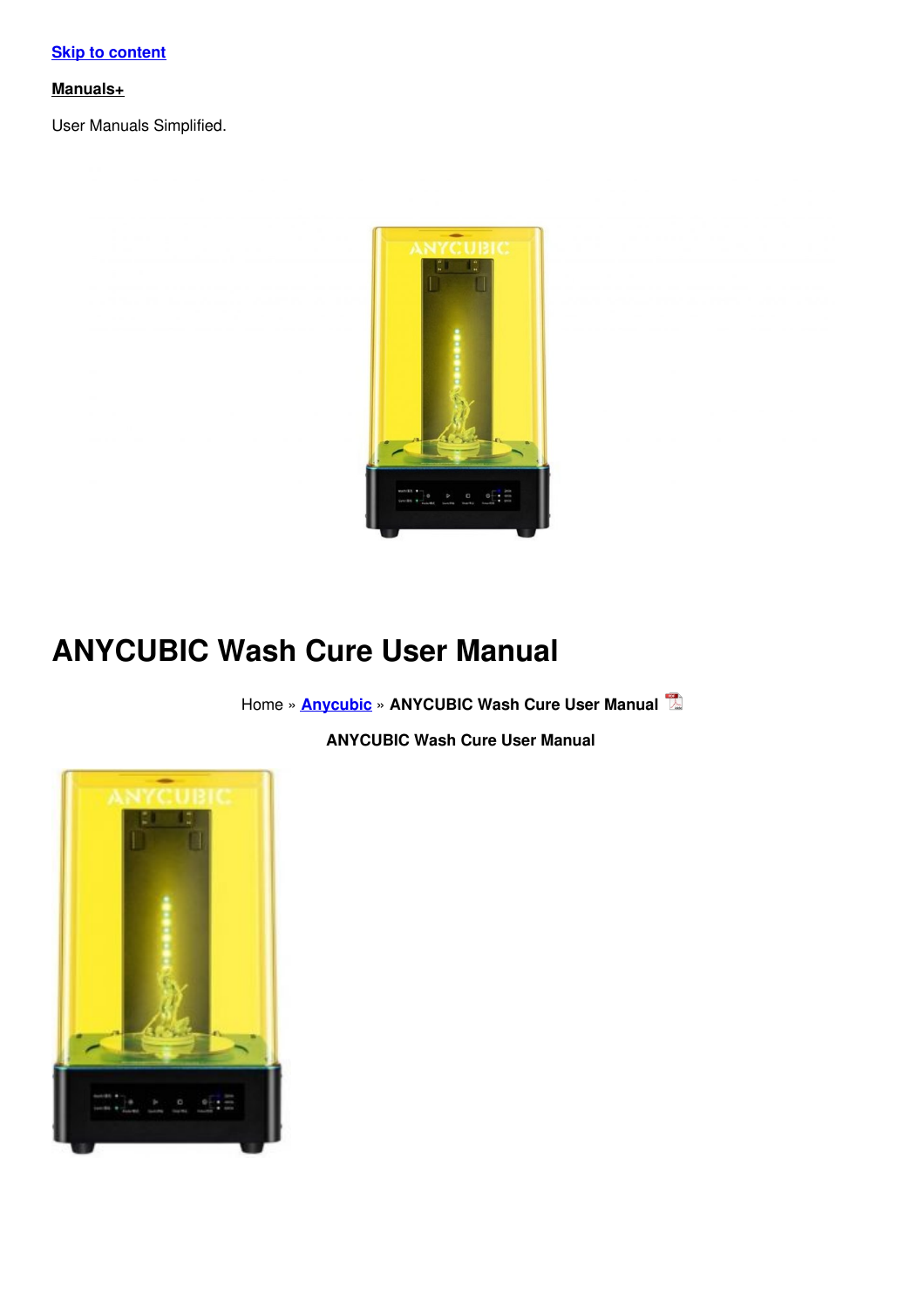| Contents [ hide             |  |  |
|-----------------------------|--|--|
| 1 Technical                 |  |  |
| <b>Specification</b>        |  |  |
| <b>2 Safety instruction</b> |  |  |
| <b>3 Packing list</b>       |  |  |
| <b>4 Product Overview</b>   |  |  |
| <b>5</b> Instructions       |  |  |
| 6 Maintenance               |  |  |
| <b>7 Troubleshooting</b>    |  |  |
| <b>8 File Downloads</b>     |  |  |
| <b>9 Related Manuals</b>    |  |  |
|                             |  |  |

# <span id="page-1-0"></span>**Technical Specification**

| Mode                  |             | Wash and Cure                |
|-----------------------|-------------|------------------------------|
| Control Mode          |             | Touch button Led Light       |
| Rated power           |             | 40w                          |
| Input Voltage         |             | AC110/200V 50/60Hz           |
| UV LED                |             | $405$ nm $(80)+365$ nm $(8)$ |
| Time Mode             |             | 2min 4 min 6 min             |
| Machine Size          |             | 220mm(L)*230mm(W)*370mm(H)   |
| Maximum Wash Volume   |             | $115mm(L)*65mm(W)*165mm(H)$  |
| Maximum Curing Volume |             | $140mm(D)*165mm(H)$          |
| Net Weight            |             | 5.7 <sub>kq</sub>            |
| Net Weight            | <b>Blue</b> | Time Mode                    |
|                       | Red         | Idle                         |
|                       | Green       | Working                      |

Thank you for choosing ANYCUBIC product please read this this manual carefully. The installation )and precaution in this manual can help avoid any unnecessary damage of frustration prec.autlons More information please refer to:

#### 1. **<http://www.anycubic.com/>**

ANYCUBIC website provide software, videos,models .after-sale services,etc.please visit our website for technical support and we are likely to answer or solve all the question for you.

2. Facebook page and youtube channel as shown below



ANYCUBIC Website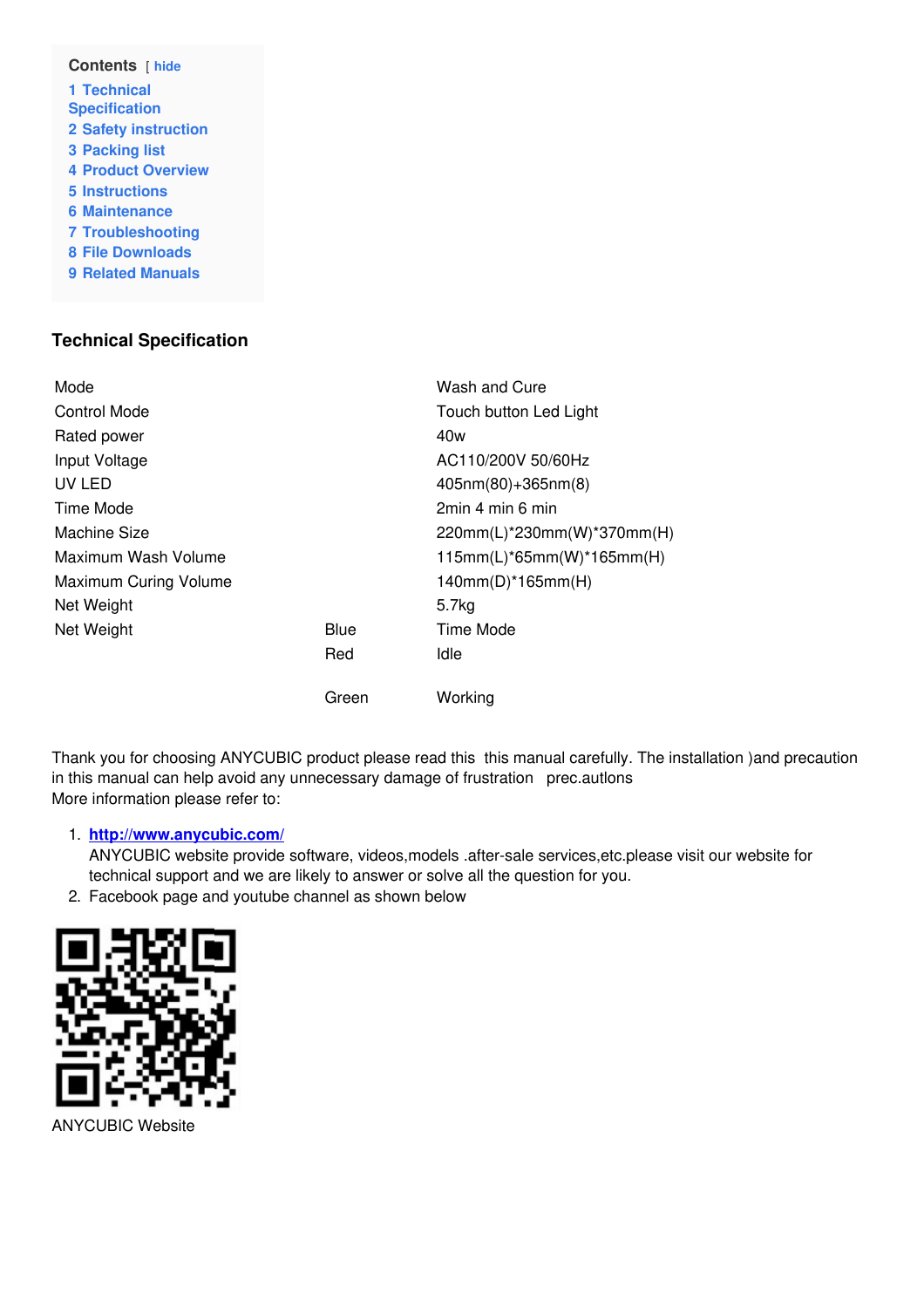

Facebook page



Youtube channel

## <span id="page-2-0"></span>**Safety instruction**

**A ways follow the safety instructions during assembly and usage to avoid any unnecessary** damage to the machine or individual injury.



Please contact our customer service first If you have any ls.sue after receiving the products.

The washing liquid should be sealed and stored In a coot and dry place after use.tf the liquids alcohol, please strictly follow the Instructions of alcohol.

⚠ In the curing mode,do not take off the caver of the machine to prevent potential hazard of UV light.

 $\bigcirc$  Do not clean the models directly without putt ng themincleaning basket or suspending them on the platform.After cleaning,the mode s need air-dried before putting in the curing chamber.



Be cautious when using the scraper. Never direct the scraper towards your hands.

ტ Incase of emergency,please immediately cut off the power of ANYCUBIC machine and contact the technical support.

AN ANYCUBIC machine include moving parts that can cause injury,

Keep the ANYCUBIC machine and its accessories out of reach from children at all times.

ANYCUBIC machine must not be exposed to water or rain.

QI ANYCUBIC machines designed to be used within ambient temperature ranging 0°C 40°C, and humidity ranging 20%-50%. Working outside those limits may result in low quality performance.

Do not disassemble ANYCUBIC machine, please contact technical support if you have any question.

## <span id="page-2-1"></span>**Packing list**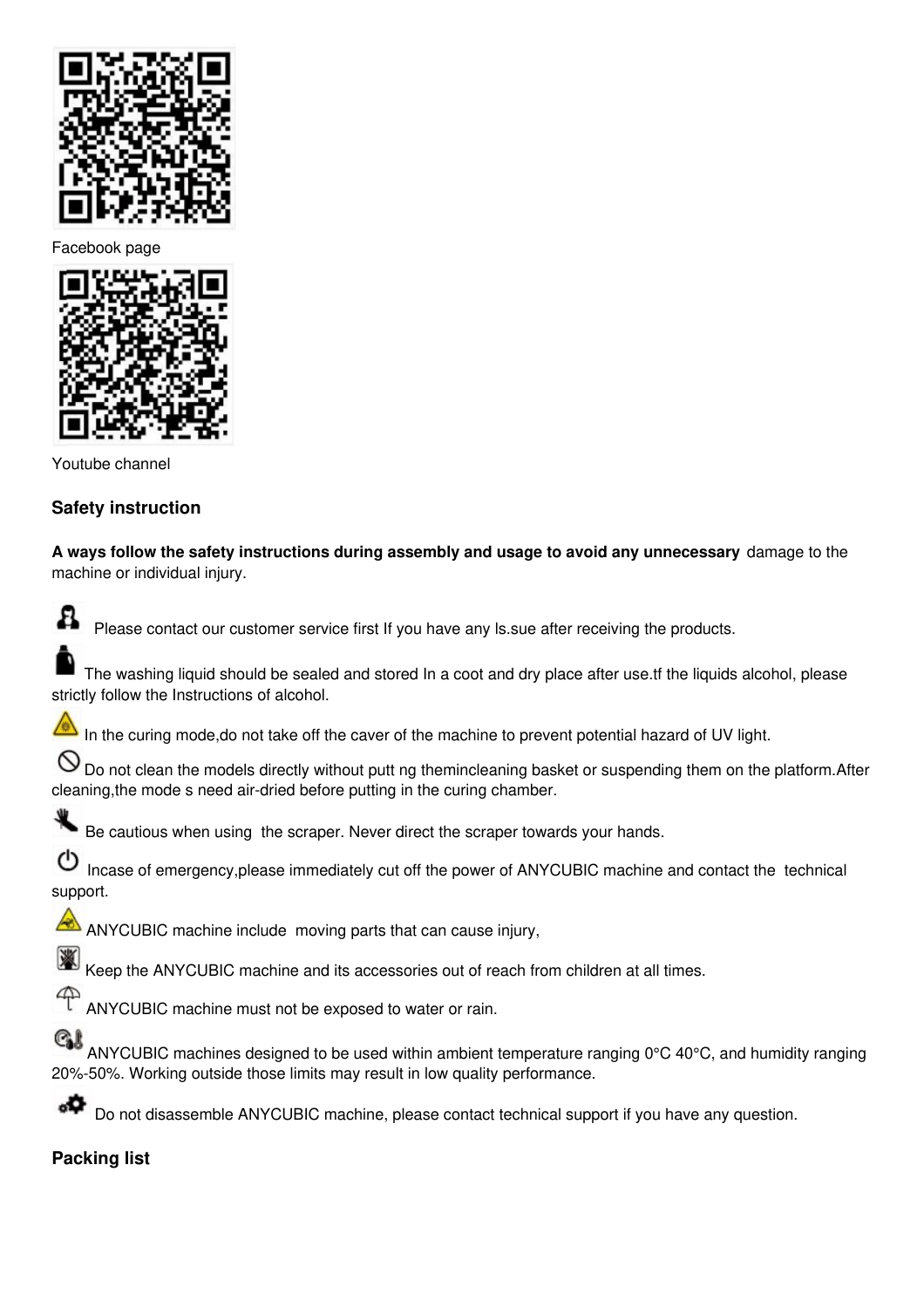

Wash&Cure



Power adapter/Power cord 1 unit



Adjustment platform holder 1PC



Platform holder 1PC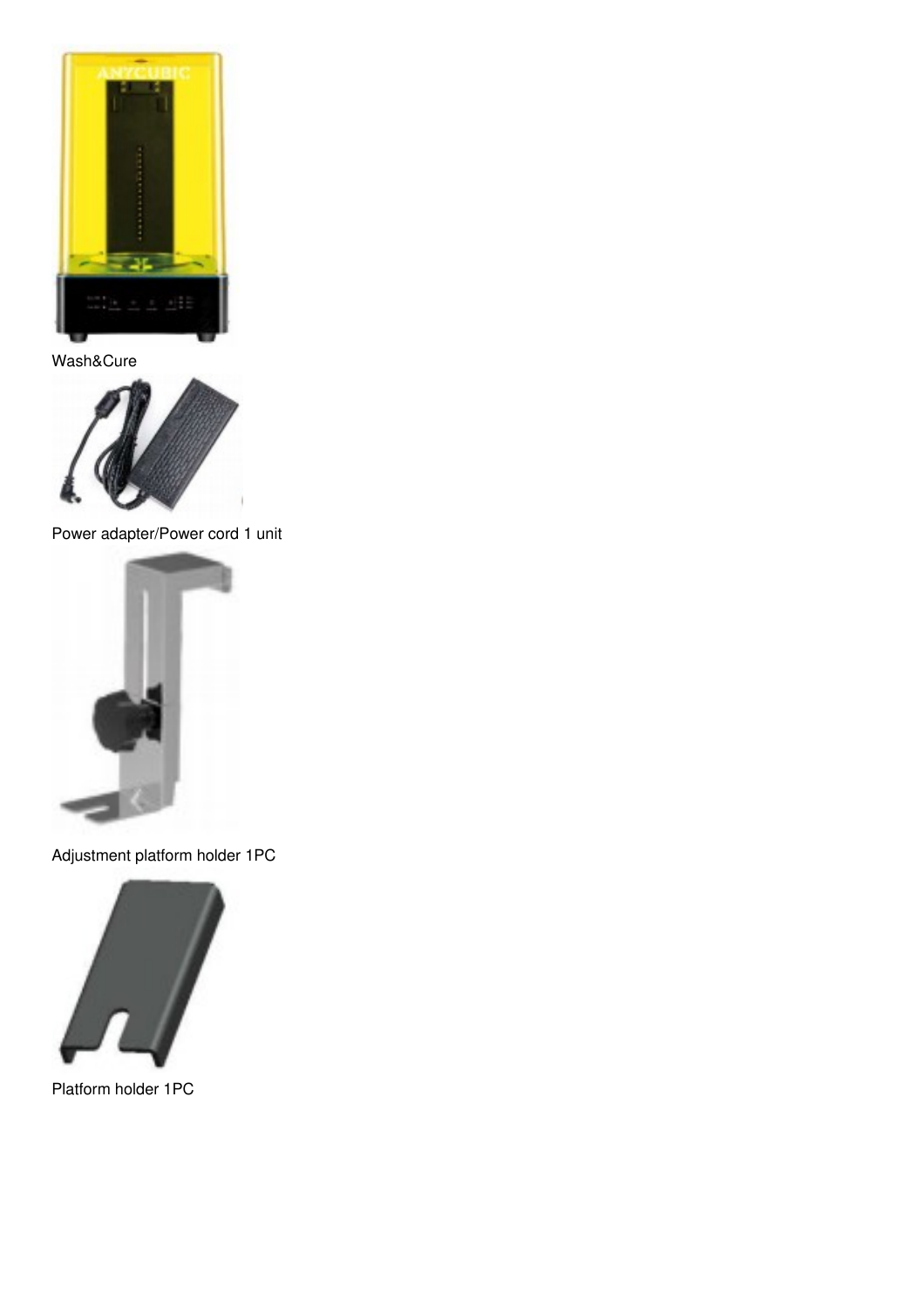

Curing table 1PC



Stainless steel bearing 1PC



Stainless steel washing basket 1PC



Washing bucket 1PC



After sale service card 1PC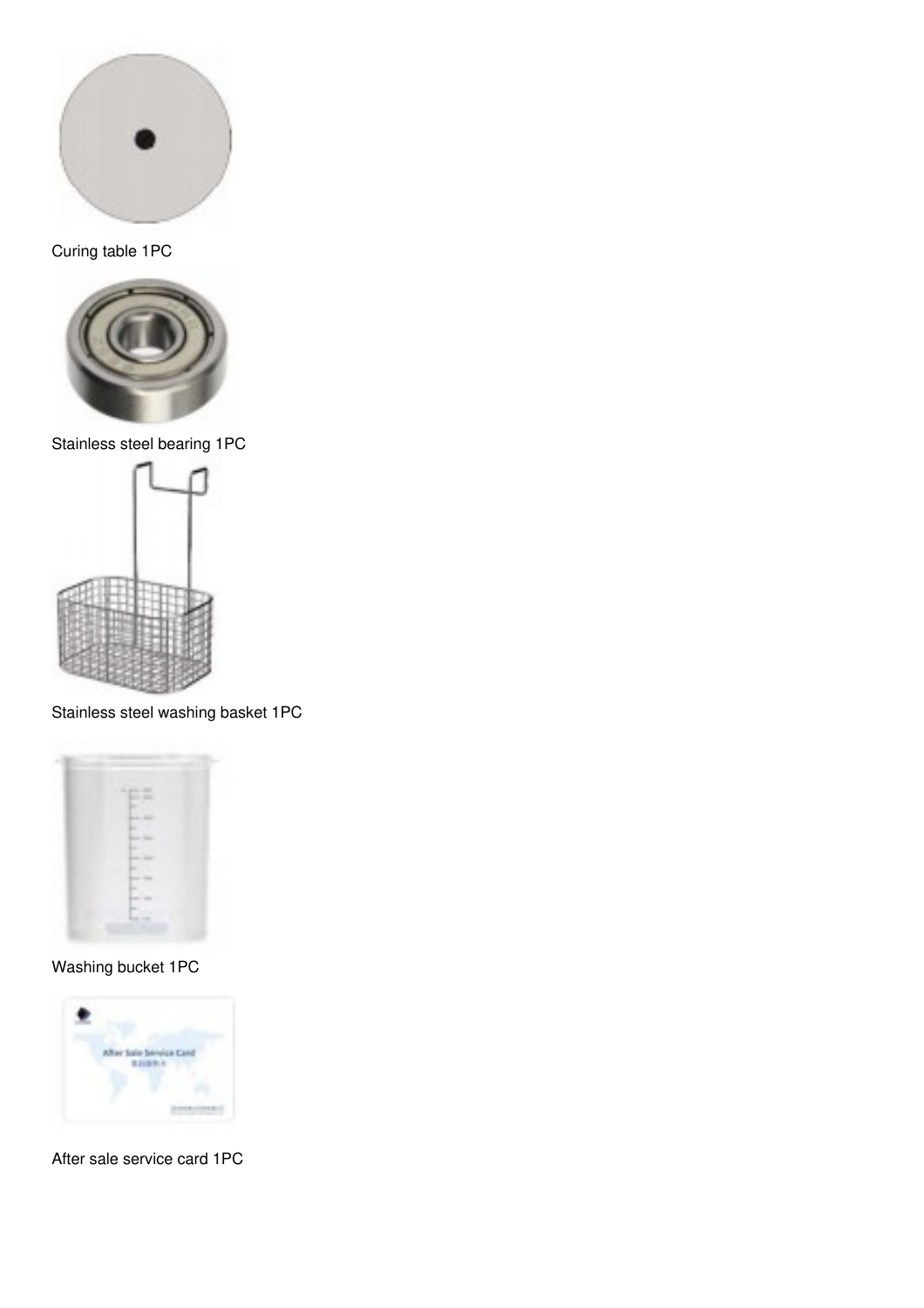

Tool kit 1 unit



User manual 1PC

## <span id="page-5-0"></span>**Product Overview**

- 1. Anti-UV lip-block 99.995% of UV light and plays a protective role.
- 2. Control panel-touch it to control the machine.



3. UV LED panel-for model curing.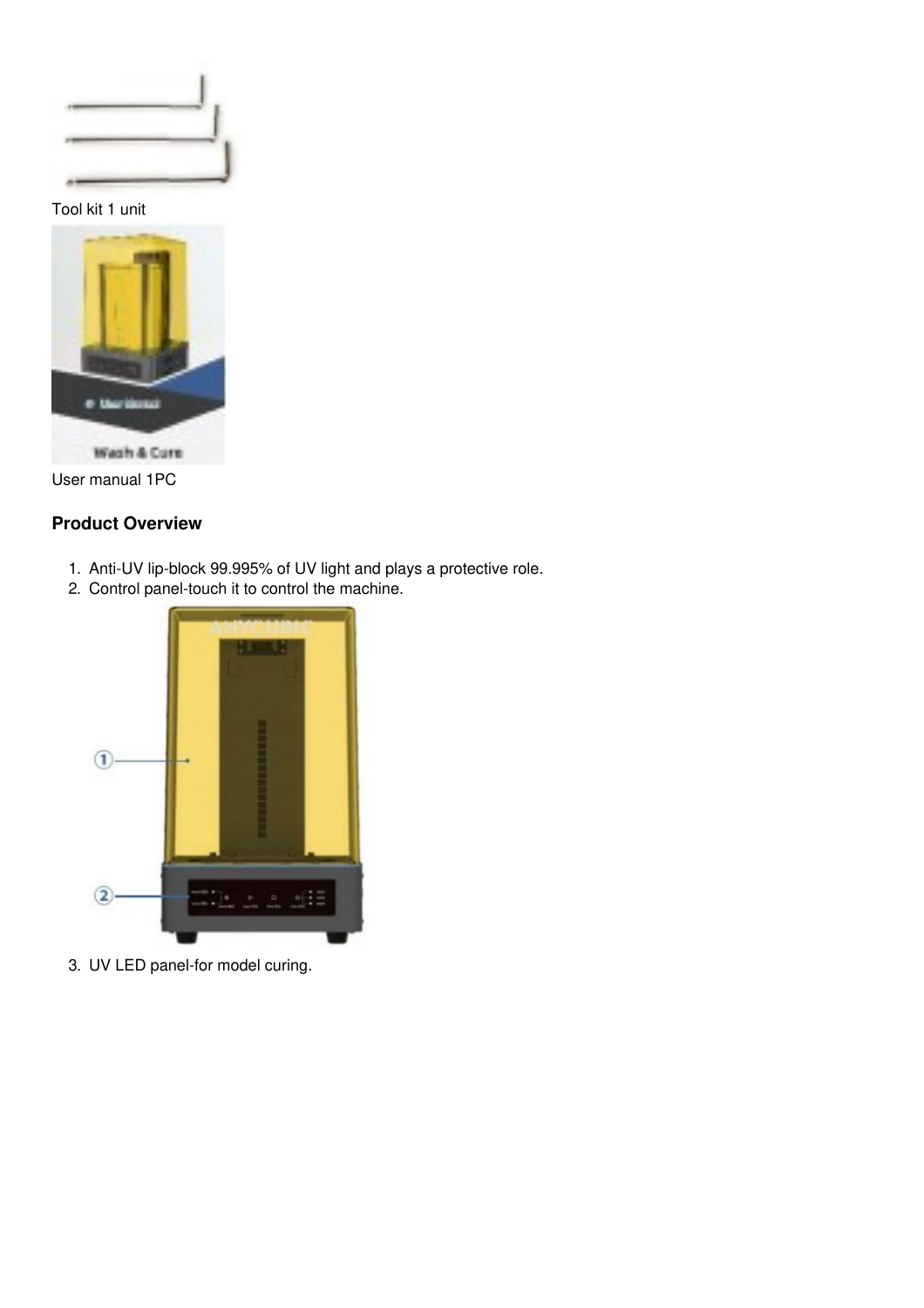

- 4. Air vent- there is fan inside to dissipate heat.
- 5. Anti-UV lid sensor to detect whether the anti UV lid is covered or not.
- 6. Power switch turn on/off the machine.
- 7. Power socket to connect the external adapter.



## <span id="page-6-0"></span>**Instructions**

This machine (Wash & cure) is suitable for w.ashing and post-curing of printed objects of M-SLA 3D printers (such is the Anycubic Photon Series 3D printers) . This machine has tow working modes, wash and cure the following describes the basic functions and operation precaution in different working modes please read the manual carefully before get started.

1. Plug in the power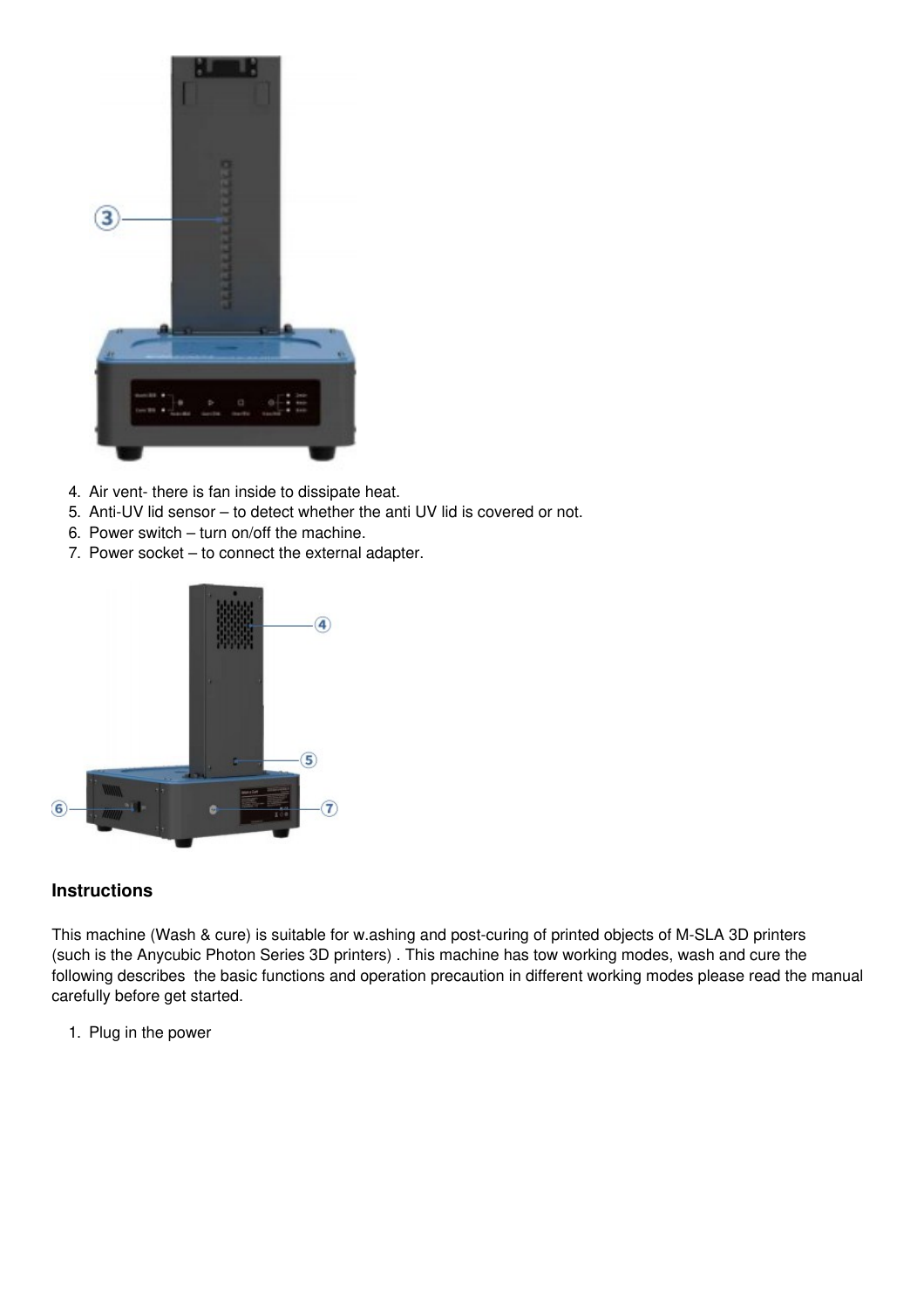<span id="page-7-0"></span>

2. Turn on the machine



3. The default mode is curing



#### **Wash mode**

1. Switch the machine to wash mode by touching the mode on front panel.



2. Place the washing bucket firmly on the platform by the indentation. **(Note: The curing table must be took off if it is on the platform.)**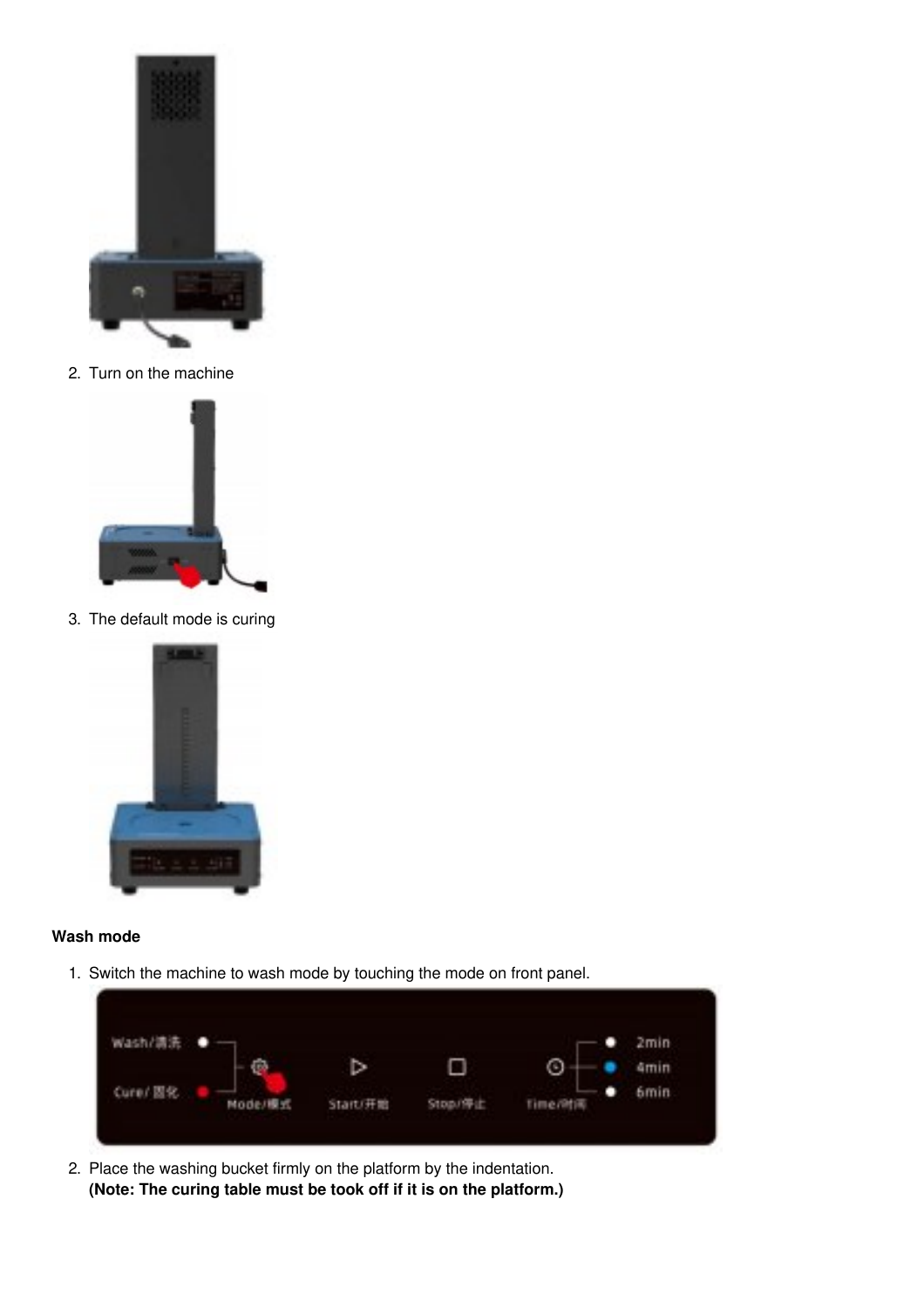

- 3. There are tow cases for washing:
	- 1. The printed object are an the platform.Then please use the platform holder to secure the platform as shown below .



- 2. choose the suitable platform holder:
	- 1. Adjustable platform holder suitable for model with height less than 115mm.
	- 2. platform holder suitable for models with height greater than 115mm and less than 165mm



If you use another platform holder, you just need to fix it directly to the machine.

If you use another platform holder you just need to fix it directly to the machine.

1. The printed object has been removed from the platform (suitable for small models) Then please use the washing basket to hold the printed objects.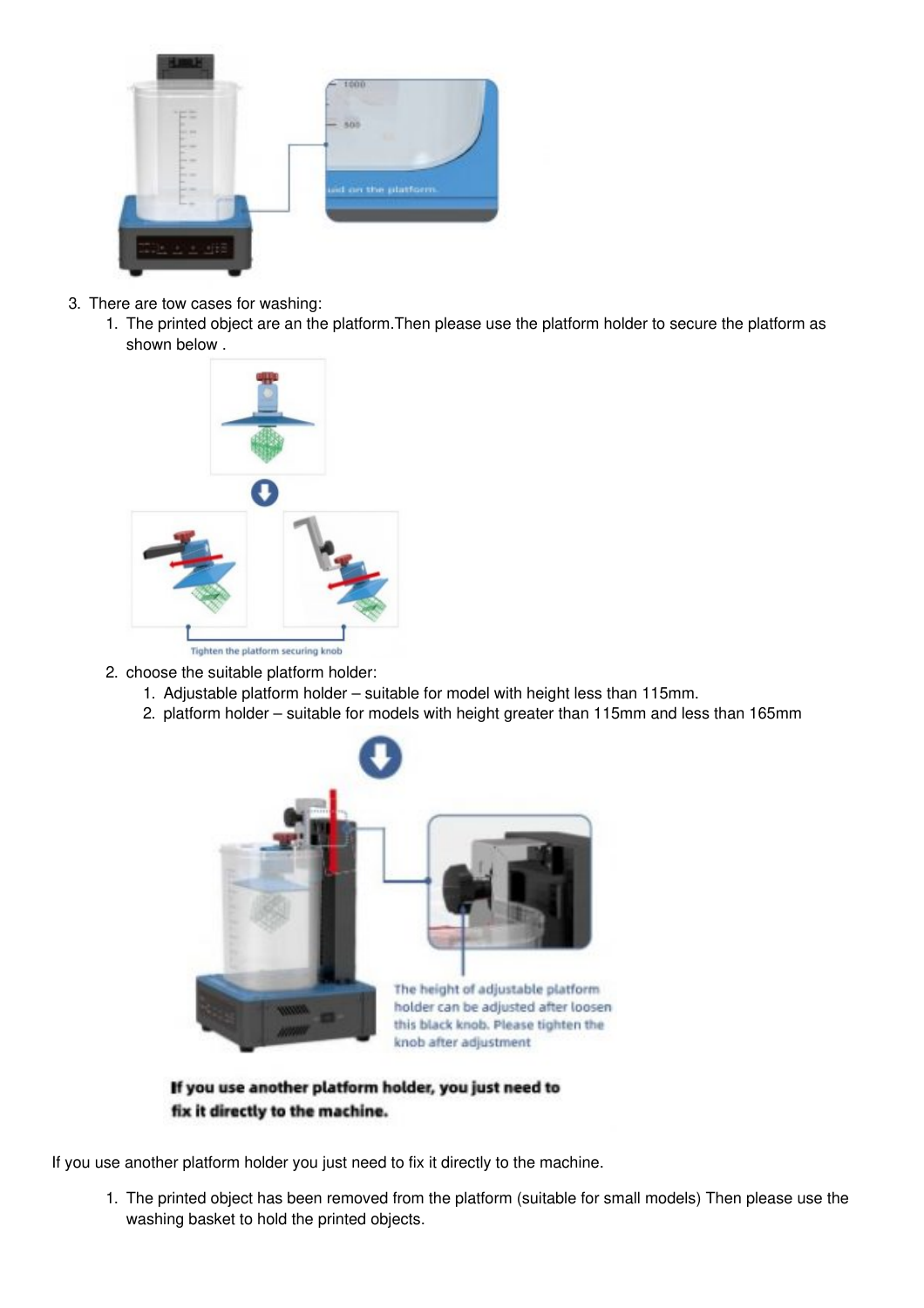

Note:The holes on the washing basket is 18mm.if the object are less than 18mm,please do not remove them from the platform, and refer to the instruction on the left to clean them with the platform.

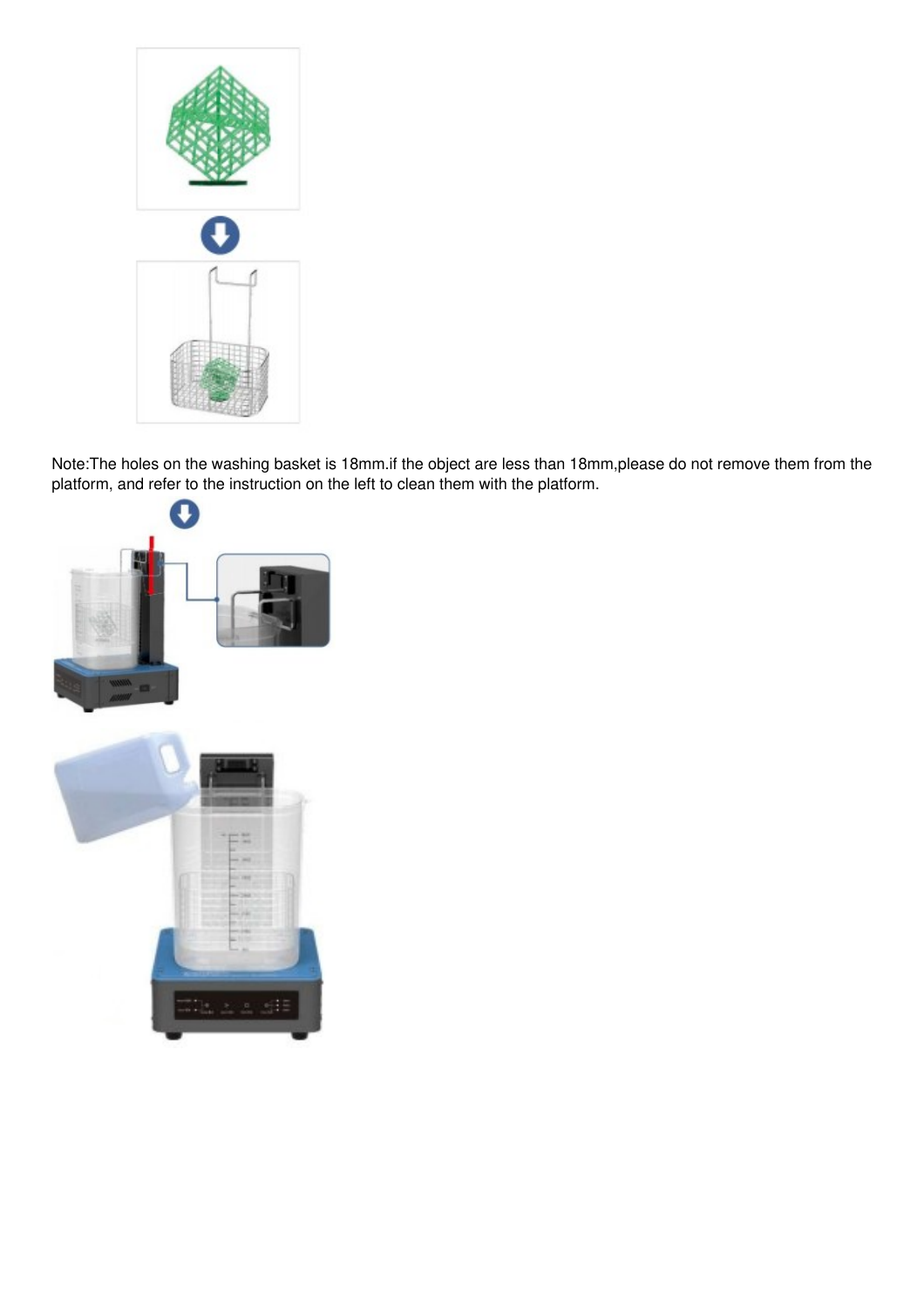

The washing liquid shall not exceed the maximum scale



4.Touch the time icone to select the washing time and then touch the start icone to start washing

(If the lid has been removed during the operation,the program will be paused.And the program will resume after cover back the lid.)



5. After the washing is complete,a beeping sound will indicate its's finished.After the model is washed it is suggested to air dry the model before proceeding to the next post – cure process.

**Tips:** After washing , please remove and seal the washing bucket to avoid spilling the washing liquid.

Cure mode (After washing post curing can increase the strength of the printed objects.)

it is suggested to air dry the model before proceeding to the post-cure process.

1. Switch the machine ro cure mode by touching the mode on the panel



2. Align the curing table with the hole of the platform and install (The washing bucket needs to be removed first it is on the platform).place the object on the curing table and cover the lid.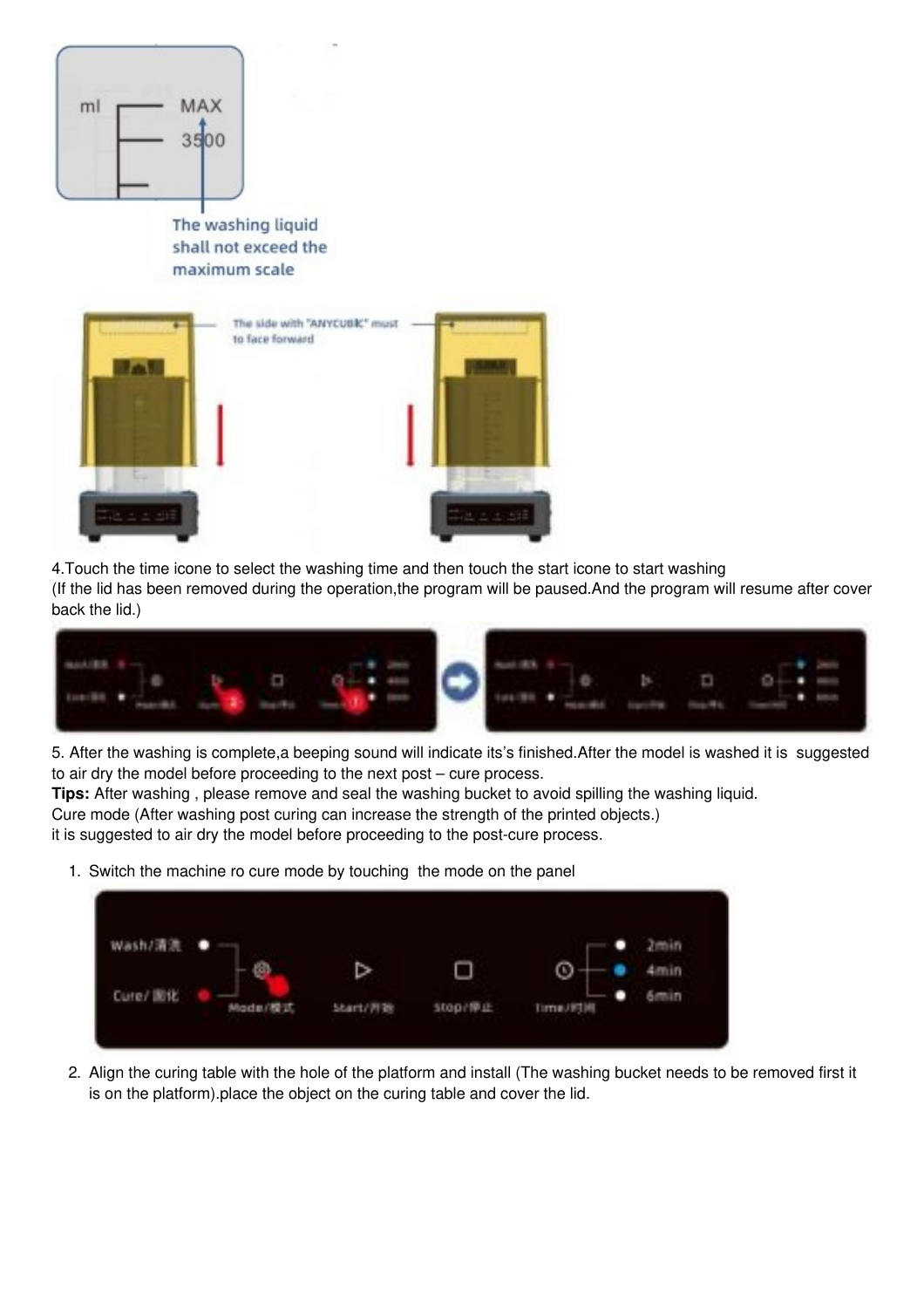

3. Select the curing time.(Generally if a model hes a diameter of less the 30mm,it is recommended to have a curing time of 2 minutes if the model has a very complicated surface structure, it is recommended to increase the curing time )Then touch the start icon to start curing the model.



#### **Attention:**

- 1. If the lid has been removed during the operation the program will be paused.And the program will resume after cover back the lid in order not to effect the curing affect, please do not remove the lid during the curing process.
- 2. The temperature of the front side of the lid will be slightly higher than room temperature because of the direct UV light.
- 3. Do not look directly at the UV light during the curing process although the lid has blocked 99.995% of the UV light .

4.After the curing is completed, a beeping sound will indicate it completed. Tips:If the machine is not used for a long time, please cut off power.

#### <span id="page-11-0"></span>**Maintenance**

#### 1. **Recycling of washing liquid**

Here we take"alcohol" as the washing liquid for example.

1. After used for cleaning about 30 models, the alcohol might become muddy,as shown above.



2. Allow the liquid stays still for over 10 hours so the residue could be precipitated and settled.



3. Pour the top layer of alcohol into another container and then dispose the residue,e.g. expose the residue in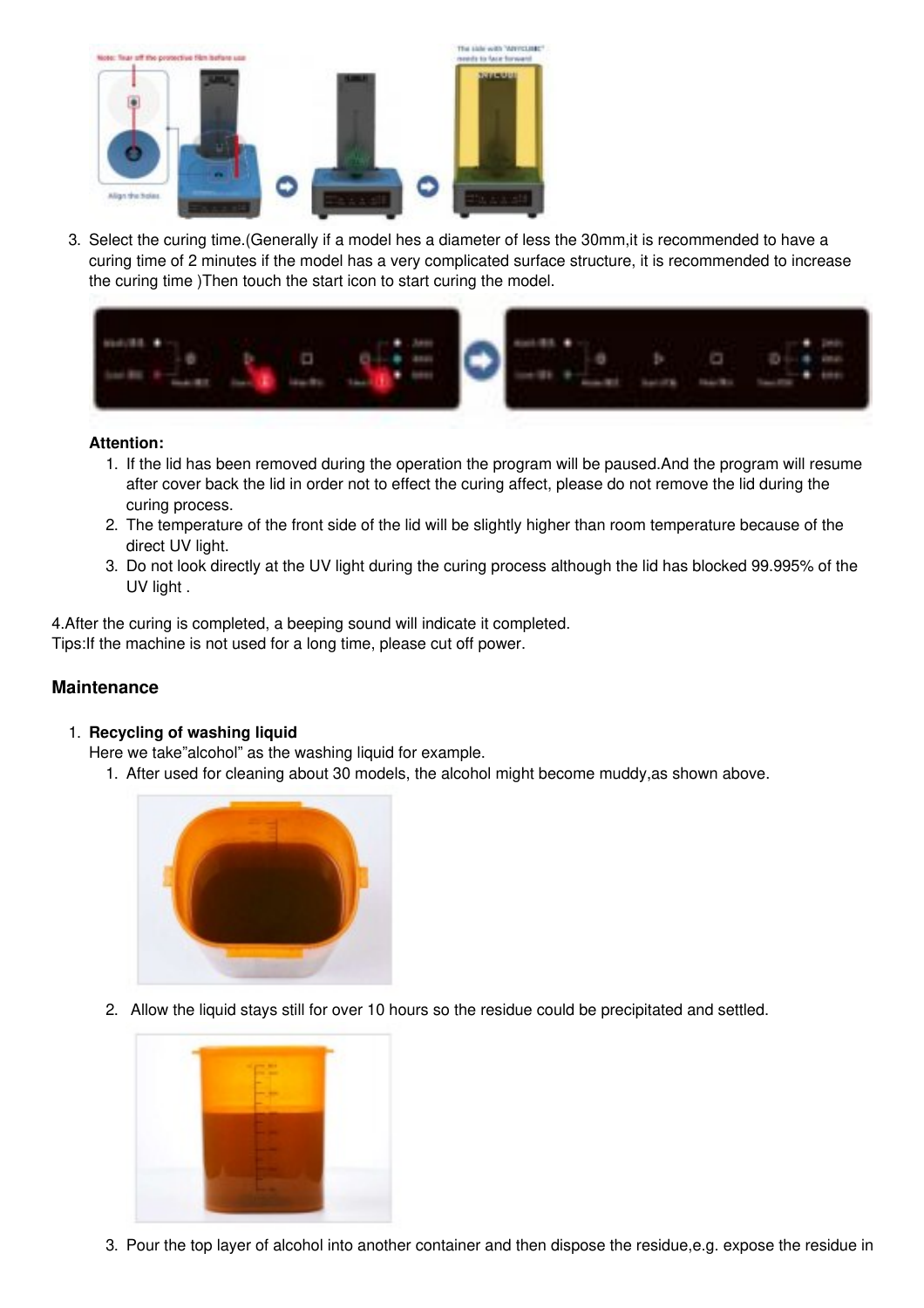the sunlight until the alcohol is completely evaporated and the resin is cured,the the cured resin can be treated as general solid waste.



4. After disposing the waste, rinse the washing bucket several times with water;if the sediment at the bottom of the bucket is too viscus ,remove the bucket is too viscous remove the bucket rotor and brush them separately (then method of removing the bucket rotor is shown in the first step of the:"Cleaning rotor of the washing bucket" on the next page.)



5. After cleaning the bucket, pour the filtered alcohol into the washing bucket and covered with lid for future use.



#### 2. **Cleaning rotor of the washing bucket**

At washing mode,the rotor at the bottom of the washing bucket will rotate at high speed.If the rotor rotates abnormally after long-term use,you can replace the stainless steel bearing in the rotor (there is lpcs spare bearing in the package).The process is shown below.